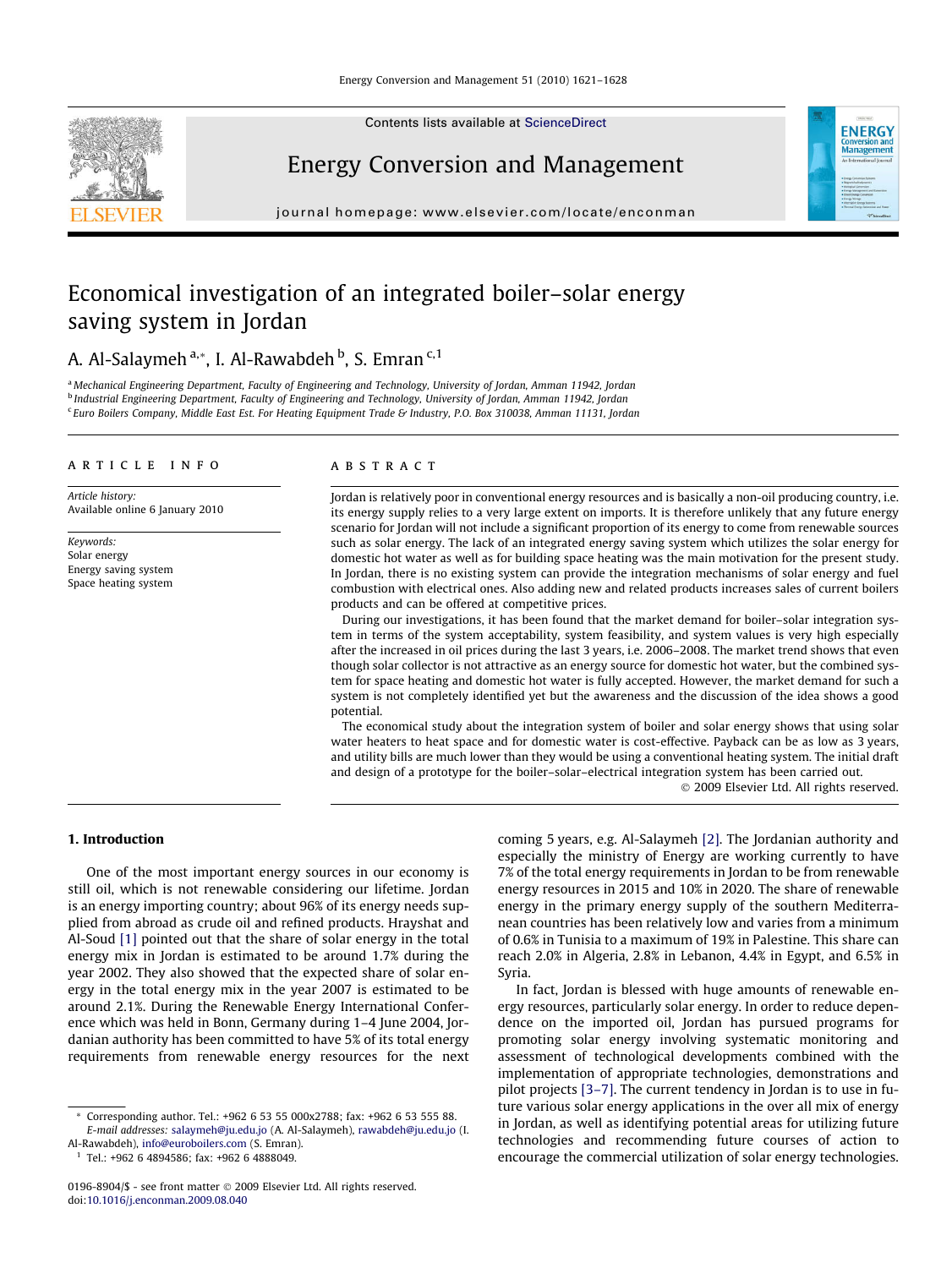As we know, all sources of energy may be grouped into two general categories; income energy, which is the energy reaching the earth from outer space such as solar energy, and capital energy, which is the energy that already exists on or within the earth such as fossil fuels, e.g. [\[8\]](#page--1-0). The hot Sun gives light and life and it is an inexhaustible supply of pollution-free power. The ancient Egyptian Pharaohs solar heated their palaces by capturing solar energy in black pools of water by day and draining the hot water into pipes in the floor of the palaces at night. Affluent ancient Greeks designed their homes orientated to the sun to use winter sunlight for heating. Large south-facing windows were used to collect solar heat, which was stored in massive walls and floors for gradual release throughout the night. Solar energy put to full use would help to give the world energy independence, minimizing dangerous pollution levels and our dependence on fossil fuels. Therefore, solar energy can be considered as the most abundant continuing source of energy available to the human race.

One of the promising usages of renewable energy technology is the installation of the solar collector system, which has already demonstrated its effectiveness and holds great promise for hot water generation. The applications of the solar collector system have become more widespread in both developed and developing countries [\[9,10\]](#page--1-0). Due to high and reliable solar irradiance of about 5.5 kW  $h/m<sup>2</sup>$  day a domestic usage for solar energy in Jordan over the life time has the potential to produce a domestic hot water in addition to the heating and cooling of buildings for about 330 sunny days per year using solar collectors [\[11\]](#page--1-0). Solar irradiance varies with season and time of the day due to the various Sun positions under the unpredictable weather conditions [\[12\].](#page--1-0) Conventionally, different mathematical models have been developed in Europe to predict the solar irradiance on various inclined-surfaces using horizontal data [\[13,14\]](#page--1-0). Data on average hours of sunshine or average percentage of possible sunshine hours are widely available from stations in many countries, e.g. [\[15\]](#page--1-0). Al-Salaymeh [\[2\]](#page--1-0) developed a mathematical model for the prediction of global daily solar radiation on horizontal surfaces for Amman city in Jordan.

#### 2. Aim of the work

The price of oil is increasing and the energy bill is very expensive for Jordan. As it is known, Jordan is imported oil from neighboring countries and this oil costs too much. Currently, a local study on renewable energy reported that solar technologies are potentially suitable for wide scale applications in Jordan. These results show that Jordan need to begin to rely more on solar energy in order to reduce the dependence on imported expensive sources of energy. The energy demand, in Jordan, was doubled during the last 20 years, and expected to continue at the same rate. Hence, all recent energy forecast scenarios showed that the national consumption might double between 2015 and 2020. Due to increasing oil prices, the financial aspect of this problem has increased and its resultant outcomes are clearly observable these days in Jordan.

Utilizing of solar energy with boiler systems for domestic hot water as well as for building space heating can save energy and therefore can reduce the energy cost for domestic uses. The idea shows that a significant market segment is willing to invest in this system mainly to the expected increase in the fuel cost. The market trend shows that even though solar collector is not attractive as an energy source for domestic hot water, the idea of the integration is fully accepted and it needs to be tested on real cases.

The present investigation aims to develop a new energy saving system that integrates solar, boiler, and electrical systems for heating purposes. The draft of the initial features and characteristics of the system is shown in [Fig. 1](#page--1-0). The system pilot testing includes offering the idea of the system to a sample group of customers to determine if these customers need the system and are willing to buy it, identifying if there is a demand for the new system, whether modifications or changes to the terms and conditions will make the system more appealing, and what features or processes need adjustment, and calculating the cost and price of the system. The proposed methodology based on the economical study about the integration system of boiler and solar energy.

#### 3. Theoretical background

Energy is one of the most important factors in wealth generation, economic growth and social developments of the present countries. Based on historical data, one can observe that there is a strong relationship between the development of economic activities and availability of energy resources, i.e. energy is of vital importance all over the world for the process of production and manufacturing, and as such, a key element of sustainable development of countries.

Referring to the measurements on radiation as well as to the variation in the topography and climatology of Jordan, the country is divided into five regions [\[16–18\].](#page--1-0)

- 1. The southern region (29-30.5 °N, 35-38 °E): in this region, the annual daily average values of global irradiance are between 6 and 7 kW  $h/m^2$  day.
- 2. The eastern region (30.5–32.5 °N, 36.5–39 °E): in this region, the annual daily average values for global of about 5.0 kW h/  $m<sup>2</sup>$ .
- 3. The middle region (30.5–32 °N, 35.5–36.5 °E): in this region, the global irradiance is about 4.5 kW  $h/m^2$  day in this region.
- 4. The northern region (32-33 °N, 35.5-36.5 °E): in this region the annual daily average value of global irradiance is about 5.5 kW  $h/m<sup>2</sup>$  day.
- 5. The western region (30.5–33  $\textdegree N$ , 35–35.5  $\textdegree E$ ): in this region, the annual daily average values of global irradiance are between 4.5 and 5 kW  $h/m<sup>2</sup>$  day.

In general, the abundance of solar energy in Jordan is evident from the annual daily average of global solar irradiance, which ranges between 5 and 7 kW  $h/m^2$  day on horizontal surfaces. This corresponds to a total annual value of  $1600-2300$  kW h/m<sup>2</sup> year. The measurements data that including horizontal solar irradiance and sunshine duration of solar irradiance for Amman city (latitude of 32°1'N) has been taken. Al-Salaymeh [\[2\]](#page--1-0) predicated global solar radiation data on a horizontal surface for Amman city as shown in [Fig. 2.](#page--1-0) The scatter in the data shown in [Fig. 2](#page--1-0) is due to low number of years that is used in the calculation (only 3 years).

Different correlation formulas for global solar radiation for Amman city that used the Sine wave correlation formula with constant Y-value, Lorentzian correlation formula, Gaussian correlation formula and the 4th order polynomial degree are shown also in [Fig. 2,](#page--1-0) e.g. Al-Salaymeh [\[2\]](#page--1-0). The mean value of energy of quasiglobal radiation for Amman equals 5324 kW  $h/m^2$  day. Jordan receives the most solar energy in June (mean value 7995 kW h/  $\text{m}^2$ ) and the least in December (mean value 2676 kW h/m<sup>2</sup>).

[Fig. 3](#page--1-0) shows the meteorological data for sunshine duration in Amman which acquired from observed mean values on meteorological stations for 3 years. The scattering in the data is very high because the number of years used to calculate the average sunshine duration is only 3 years. The maximum value of sunshine duration in Amman occurs in June and July (mean value is 11.86 h for June and 12.05 h for July) and the least in December (mean value 5.14 h), e.g. Al-Salaymeh (2006).